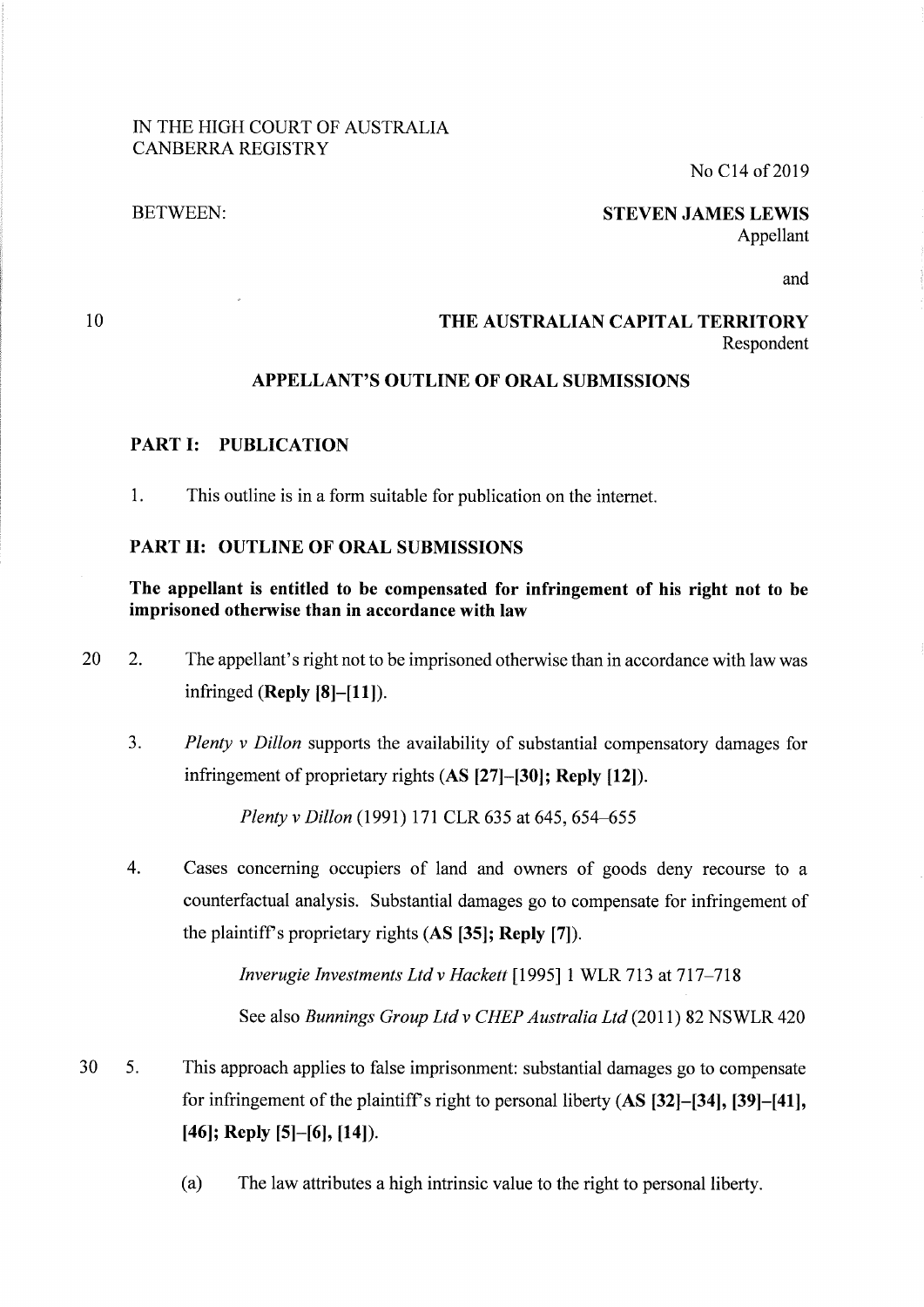(b) Striking adverse consequences follow on the contrary view.

*Parker v Chief Constable of Essex Police* [2019] 1 WLR 2238 *Christie v Leachinsky* [1947] AC 573

(c) The reasoning in *Lumba* is unpersuasive.

*Lumba* [2012] 1 AC 245 at [91]-[95], [254], [343]-[345]

6. *CPCF* does not stand against the appellant's position **(AS [18]-[23]; Reply [2]-[3]).** 

*CPCF(20l5)* 255 CLR 514 at [153]-[157], [324]-[325], [510]-[512]

### **A defendant that unlawfully imprisons a plaintiff cannot refer to the "alternative cause" of lawful imprisonment by the defendant**

10 7. The contention accepted by the courts below involves a posited "alternative cause" of the appellant's imprisonment **(AS [42]; Reply [15]).** 

Hart and Honoré, *Causation in the Law* (2nd ed, 1985) at 249

- 8. The way the law deals with alternative causes is not uniform **(AS [43]-[44]).** 
	- (a) Where a defendant converts a plaintiff's goods, it is irrelevant that if the defendant had not done so a third party would have done so.

*Kuwait Airways v Iraqi Airways* [2002] 2 AC 883 at [82], [129]

(b) This is not an approach limited to multiple wrongdoers.

*Anderson v Minneapolis, St P & SM Ry Co,* 179 NW 45 at 49 (1920)

- ( c) Alternative causes may not be able to be relied upon in the criminal context.
- (d) Claims for consequential economic loss may be different, because the compensation goes for a lost economic opportunity.
- 9. The way the law deals with causation involves normative and policy considerations **(AS [36], [45]).**

*Chappel v Hart* (1998) 195 CLR 232 at [62]

20